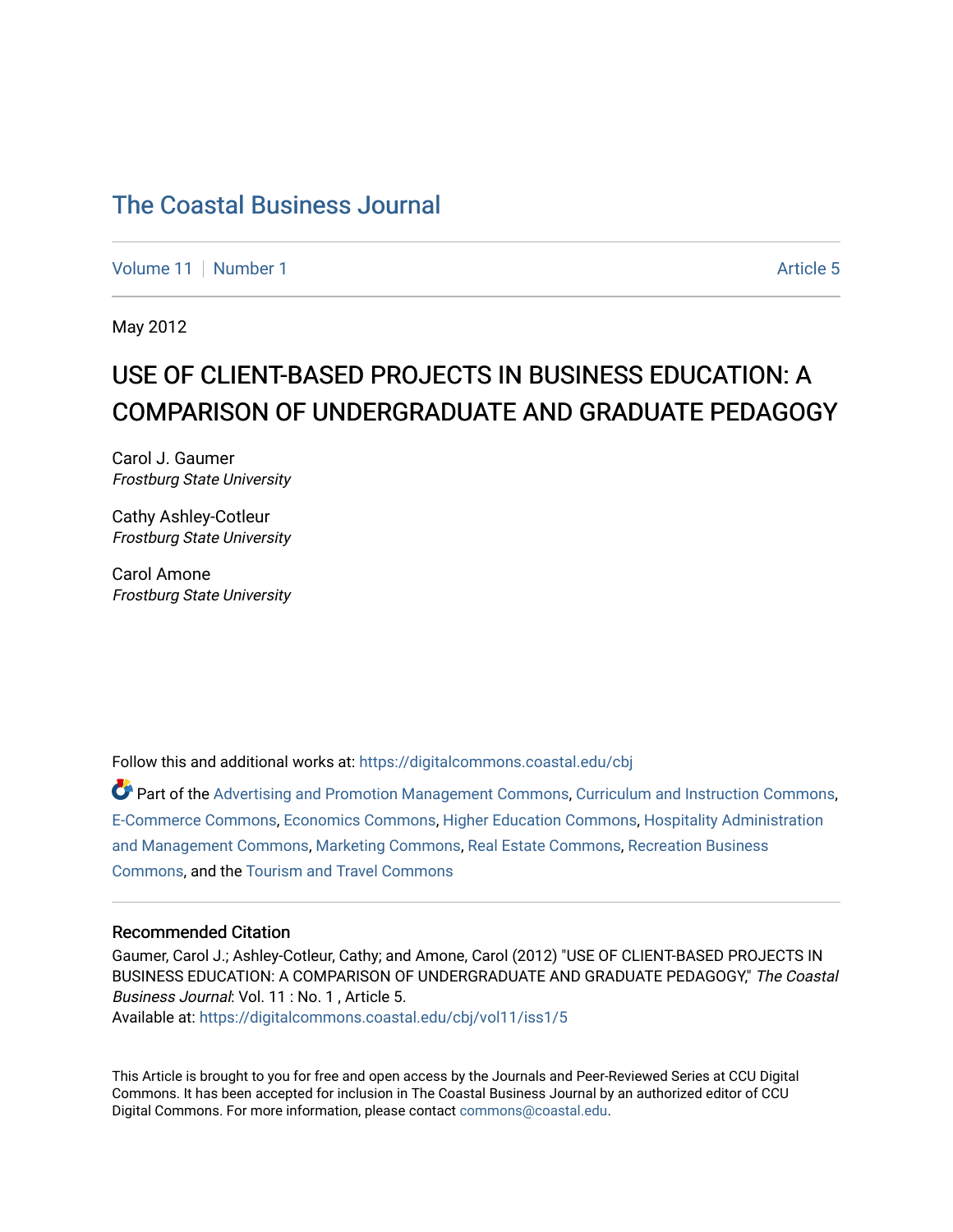

*Spring 2012 Volume 11, Number 1*

### **USE OF CLIENT-BASED PROJECTS IN BUSINESS EDUCATION: A COMPARISON OF UNDERGRADUATE AND GRADUATE PEDAGOGY**

Carol J. Gaumer, Frostburg State University, [cgaumer@frostburg.edu](mailto:cgaumer@frostburg.edu) Cathy Ashley Cotleur, Frostburg State University, [ccotleur@frostburg.edu](mailto:ccotleur@frostburg.edu) Carol Arnone, Frostburg State University, [carnone2@frostburg.edu](mailto:carnone2@frostburg.edu)

#### **ABSTRACT**

This paper reports the results of a comparative qualitative study of pedagogical approaches in applied learning in business education. The comparison consisted of dissecting the practice of embedding client-based projects in both undergraduate and graduate business education at a liberal arts university. Client-based projects allow students to go beyond the concepts discussed in the classroom and to engage in problem-solving activities related to discipline content areas. These client-based projects take a number of forms: they may be individualistic or group-based; they may be developed by the professor or involve working for real organizations; or they may be specific in nature or integrate all of the relevant course materials. The underpinning of each of the two courses' marketing planning projects is the iterative approach to student learning where students are expected to revise and resubmit their work until they have met the professors' expectations as set forth in the course.

Key Words: Client-based projects, Social loafing, Group dynamics, Group project assessment

#### **INTRODUCTION**

There is a move toward greater experiential learning on college campuses worldwide (Ames, 2006). Client-based projects have long been used as a pedagogical tool in the university environment. Such projects allow students to go beyond the concepts discussed in the classroom and to engage in problem-solving activities related to discipline content areas. These client-based projects take a number of forms: they may be individualistic or group-based; they may be developed by the professor or involve working for real organizations; or they may be specific in nature or integrate all of the relevant course materials.

This paper addresses the use of such client-based projects in two marketing courses: an undergraduate capstone planning course and an MBA marketing management course at one university. Both courses involve groups of students developing marketing plans for community businesses, organizations or government entities and both courses' projects are integrative in nature. The underpinning of each of the two courses' marketing planning projects is the iterative approach to student learning where students are expected to revise and resubmit their work until they have met the professors' expectations as set forth in the course.

Ultimately, the student marketing planning projects in both courses have contributed to positive student learning experiences and closer relationships between the university and the communities involved, thus fulfilling the mission of the university and respective college in two critical areas: student learning and regional engagement. This paper examines the differences in the approaches to developing student marketing plans in graduate and undergraduate courses and explains the professors' rationale in choosing different pedagogical methods depending on the level of student being taught. **LITERATURE REVIEW**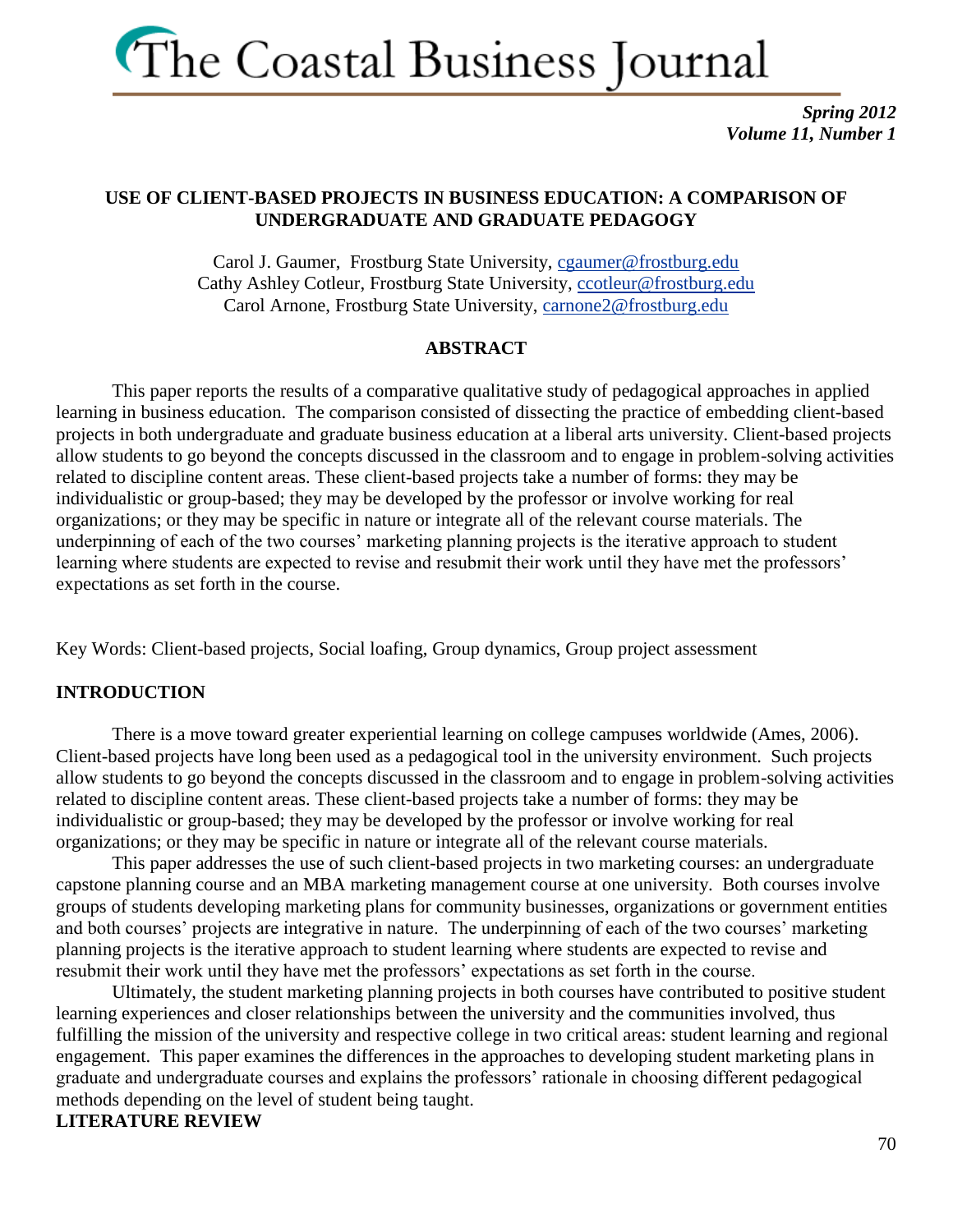*Spring 2012 Volume 11, Number 1*

### **Client-based Projects**

Real World projects, also known as client-based projects (CBPs), provide a fertile learning environment in which students apply their marketing knowledge to an actual client organization. This experiential or handson learning enables students to hone specific skills like: problem-solving, critical and analytical thinking, oral and written communication, and team work.

Literature suggests that two keys to successful applied projects in the college classroom are multiple iterations of students' work and persistent feedback from the professor (de los Santos & Jensen, 1985; Haas & Wotruba, 1990; Razzouk, Seitz & Rizkallah, 2003). The iterative process, whereby students revise and resubmit their work, often necessitates multiple versions of a single section. This iterative process requires a considerable time commitment from the faculty member, who reads and prepares feedback, as well as from students who are required to improve upon their written work, i.e., organization of material, content appropriateness and sufficiency, and their written words. This time commitment to feedback is often perceived as overwhelming for many instructors, thus making them apprehensive about venturing into client-based projects.

The literature shows us that the benefits to professors of real-world or client-based projects are great and varied, they include:

- Facilitating active learning (Gremier et al, 2000; Razzouk, Seitz, & Rizkallah 2003)
- Fostering students' skill enhancement (Barr & McNeilly, 2002; Kennedy, Lawton, & Walker, 2001)
- Fostering greater student ownership in a class project (Eastering & Rudell, 1997)

The literature reflects many benefits for the students or student teams, they include:

- Increased motivation at the knowledge that their recommendations may impact an actual business (Fox 2002; Goodell & Kraft 1991)
- Enjoyment with the variety of project-related experiences, i.e., meeting with an actual client, survey creation and dissemination, etc.. (Lee & Tuttle, 2004)
- Exposure to different business philosophies, marketing methods, and available budgets (Klink & Athaide, 2004)

While research is generally positive toward the inclusion of applied project pedagogy, there are some cautionary tales. A professor may mistakenly select a client that is unable to devote any time to the student team thus inhibiting the team's ability to understand its client's business. A "bad" client is one that may want to be "over-involved" or "under-involved" (Lopez & Lee, 2005). Further a professor may inadvertently select a client project that lacks complexity; a project that is too simple will not challenge students and will not achieve course learning objectives.

### **Team Projects**

Cooperative learning produces higher achievement, more positive relationships among students, and healthier psychological adjustment than do competitive or individualistic experiences (Healey, 1988;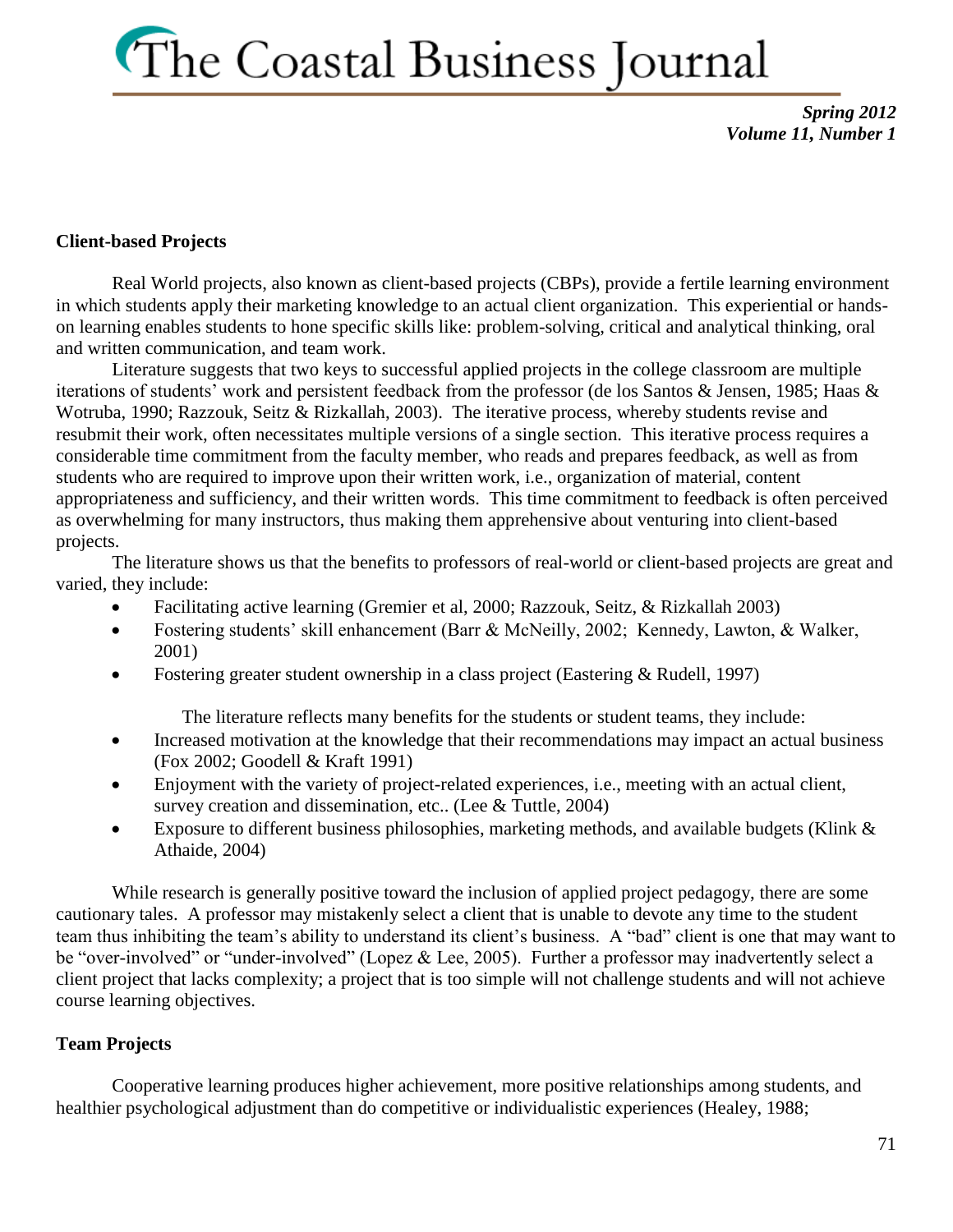*Spring 2012 Volume 11, Number 1*

Hernandez, 2002). Skills learned from team projects translate into the workplace, creating employees who can collaborate, share skills and knowledge, and communicate their ideas effectively. Industry is looking for students who have special skills such as accepting responsibility for their own learning and development and who have experience working as part of a group. According to Hernandez (2002), as organizations continue to decentralize decision making the ability to deal with today's complex and changing environment will require a greater reliance on teams. Instructors who effectively use group projects can link educational experience with workplace experience, thus improving their students' career opportunities.

Advantages to team projects:

- assume leadership roles in a management environment (Schoenecker, Martell, and Michlitsch, 1997)
- organize tasks to accomplish certain objectives
- delegate, taking into account individual strengths and weaknesses of group members (Maranto  $\&$ Gresham, 1998)
- resolve conflicts (Blowers, 2002; Colbeck, 2000)
- gather and analyze large amounts of data
- distinguish relevant information from non relevant information as it relates to project objectives
- solve problems (Schoenecker, Martell, and Michlitsch, 1997)
- communicate ideas (Blowers, 2002; Colbeck, 2000)

In addition, group projects benefit from the "two heads are better than one" approach, recognizing the generally accepted rule of thumb that "people working in groups can accomplish more than people working individually" (Huff, Cooper & Jones, 2002). Healey argues that such collaboration "produces higher achievement, more positive relationships among students, and healthier psychological adjustment than do competitive or individualistic experiences" (1988, p. 262).

The skills developed in group projects translate well to the workplace, arming students with the tools they will need to be successful employees and managers, no matter what career they pursue (Reif & Kruck, 2001; Huff, Cooper & Jones, 2002).

Disadvantages to team projects:

- toxic conflict affecting outcomes (Reif  $&$  Kruck, 2001)
- 'free-riding' or social loafing off others' work (Brooks & Ammons, 2005)
- Team composition (Brooks & Ammons, 2005)
- difficulty in grading individuals within a group (Lordan, 1996)
- $\bullet$

While challenges like grading persist, there exists greater overall benefit to a team approach to learning (Reif & Kruck, 2001). In grading, projects can be graded as a whole and each student in turn given the overall project grade or professors can make distinctions among individual student's contribution to the project's outcomes. Grading individually is problematic for professors because it is difficult to determine students' level of participation in the process (Kruck & Reif, 2001).

Further, if the group is not well-balanced in terms of personalities and skills, it may be set up for failure. For example, a group consisting of all "leaders" or math whizzes is likely to impede progress and productivity. Finally, there are transaction cost implications for students that result from having to interact and collaborate with group members, such as time spent in scheduling and meeting as a group and in negotiating differences of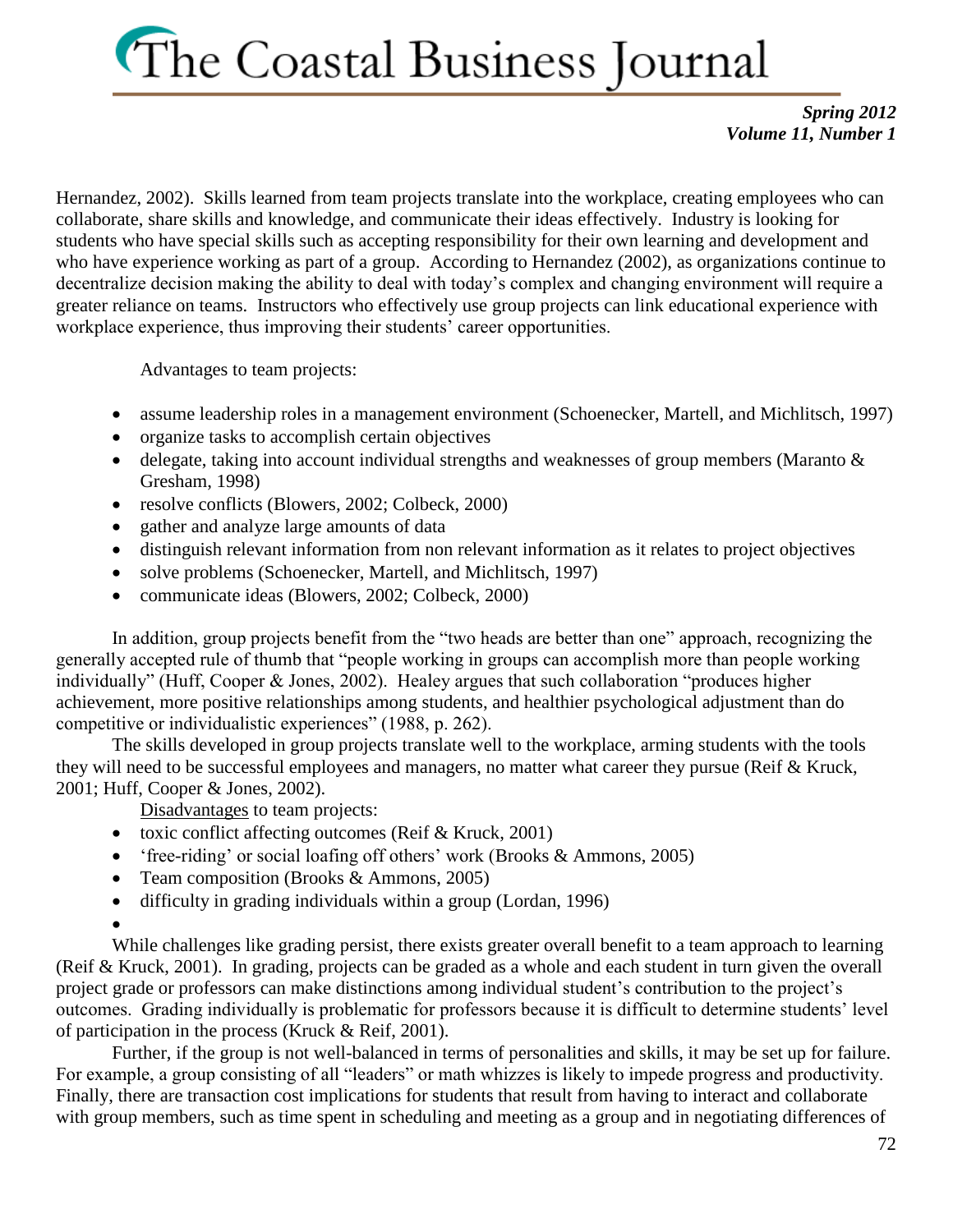*Spring 2012 Volume 11, Number 1*

opinion in formulating and writing up a group research project. This transaction cost challenge can be mitigated by allowing students in-class time for group work sessions (Lordan, 1996).

#### **Pedagogy**

A serious pedagogical issue is how much the professor becomes involved in the group process. Professors can direct how the project work is handled by setting guidelines for group interaction and/or providing a contract indicating how the group will function and what each member will do, sitting in on group meetings, requiring regular reports on group interactions, and requiring individuals to "grade" their group members on process issues such as cooperation, collegiality, timeliness, and conflict management. Alternatively, the professor can take a "hands off" approach to group issues and focus his/her participation in the process around content issues – providing generic outlines for the final paper, providing research assistance, and requiring regular reports on accomplishment of project objects (McCorkle, et al, 1999).

Professors' response to group problems should strike the delicate balance between letting students work out their own problems and stepping in to keep them on track (Lordan, 1996). To maximize students' successes, the instructor should establish clear objectives at the outset of the project. Setting objectives includes providing students with clear timelines and progress report requirements. The instructor should take an active role as team supervisor. To encourage group productivity and open lines of communication, the instructor should encourage student groups to develop psychological contracts, a set of expectations or rules specifying their functions in the group relationship, (McCorkle, et al, 1999).

There are a few essential elements to successful implementation of formal cooperative learning groups: positive interdependence, individual accountability/ personal responsibility, teamwork and group processing. Positive interdependence is when all group members benefit from the success of other group members. Students must believe they are linked together in a way that one cannot succeed unless the other members of the group succeed and vice versa. Ways of structuring positive interdependence include having common rewards such as a shared grade (reward interdependence) and task interdependence through division of labor (Smith, 2004). Common ways to structure individual accountability include giving individual exams, using self and peer assessment, requiring individuals to provide the professor with his/her individual research, and calling on individual students to report on their group's efforts. Acclimation to group process can occur when students are provided instruction on group process considerations, like: group think, social loafing, emergent leaders, etc. Before choosing and implementing any formal cooperative learning strategy, several conditions should be evaluated to determine whether or not it is the best approach: there needs to be sufficient time available for students to work in groups both inside and outside the classroom; the task should be complex enough to warrant a formal group; and the instructor's goals should include the development of skills that have been shown to be affected positively by cooperative learning, such as critical thinking, higher level reasoning, and teamwork skills.

#### **Forming Groups**

Self-selected groups have the potential greater motivation and less conflict since likely such individuals have worked together in the past (Reif & Kruck, 2001). However, students consistently working together impedes creativity and lessens the student's exposure to different ideas and perspectives. Kruck & Reif (2001) point out that "in the working world, most teams are not self-selected, instead they are assembled based upon skill inventories, historical performance, and individual availability."

Lordan (1996) identifies three variables often considered in assembling groups -- intellectual ability, degree of motivation, and interpersonal skills. The idea is to balance off the variables, creating a degree of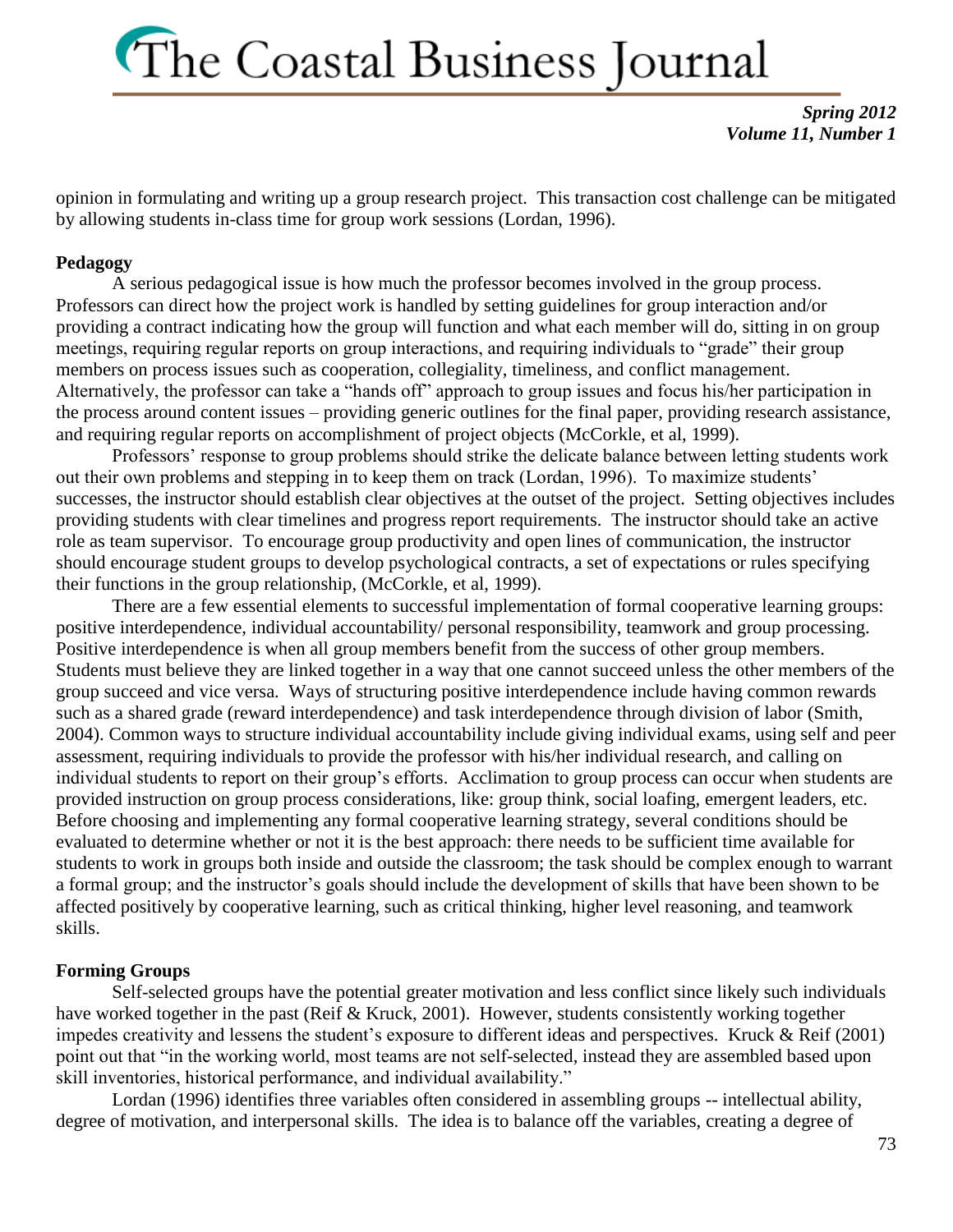*Spring 2012 Volume 11, Number 1*

equality within the groups. While agreeing that the first variable has some empirical support, Lordan (1996) characterizes the other two variables as highly subjective, making the process of balancing groups difficult at best. An alternative to equally balanced groups based on selected variables is to put hard working, motivated students together in groups and social loafers together in groups, allowing the first to work up to their potential and forcing the second to produce meaningful work. However, carefully selecting groups, no matter what the criteria, is not a magic bullet. Putting students together in groups, without proper supervision and advice, "does not, in and of itself, promote higher achievement (Johnson & Johnson, 1990)."

### **Peer Assessment**

Professors struggle with how to evaluate individuals within a group setting. One tool that has been used to help professors with this process is peer assessment, asking group members to grade each others' performance. Dyrud (2001) credits peer review with mitigating dysfunctionality in groups, improving productivity and leading to a fairer assessment of individual's work. However, research findings on the value of this measurement tool, are mixed, with some reporting success (Aldridge, 1996; Martinazzi, 1997) and others indicating problems (Rafiq, 1996; May & Gueldenzoph, 2006) or mixed results (Kruck, 2001). Peer assessment is critical in allowing the professor a window into the inner workings of the student team. Without such assessment, the professor has only his/her observation of group dynamics and no feedback from individual team members. Research reveals that feedback is positive and often constructive among well-functioning teams and negative and blaming for those dysfunctional teams (Kruck, 2001).

### **Client-Based Projects: Cases**

### **A Case Study from one university business school**

Two marketing planning courses exist at this university: an undergraduate marketing capstone course, Marketing Plans Development, and a graduate Marketing Management course in the MBA program. Both make use of the development of client-based marketing plans as the major component in the learning process. The courses are similar in a number of ways due to the nature of the assignment but different in other ways owing to the level of the student (graduate v. undergraduate) and the teaching styles of the professors.

Similarities include both projects being:

- group-based, consisting of 4-6 students, with a pre-determined client
- semester-long
- a significant part of the student's grade (100% for the undergraduate course and 80% for the graduate course)
- iterative, entailing multiple submissions of the marketing document
- feedback driven, professor to student, student to student, and client to students
- peer graded, which forms a significant portion of the final grade

Differences involve:

- handling of group dynamics
- contact with client
- approach to problem of social loafing
- role of students and client in the grading process

### **Course Differences**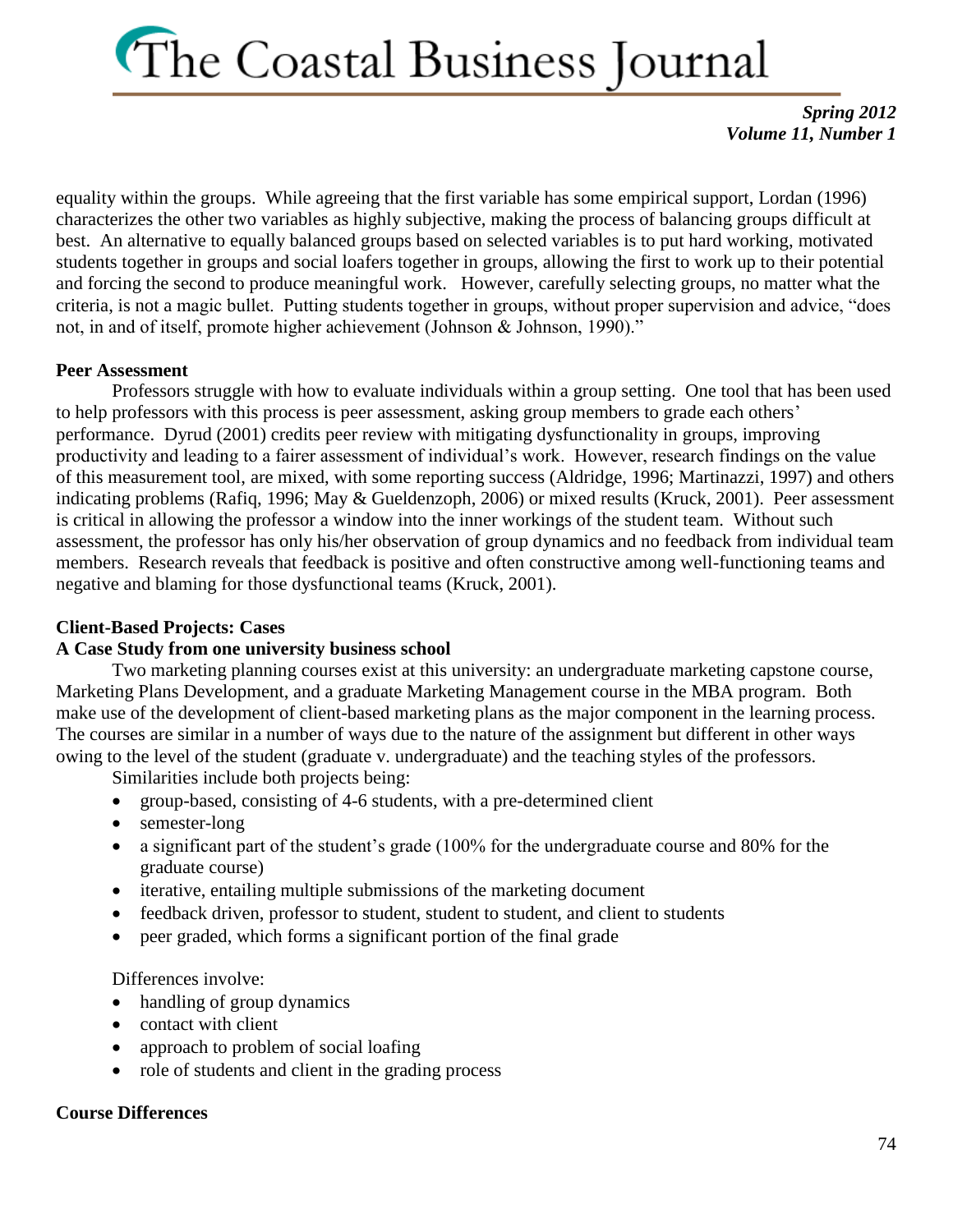*Spring 2012 Volume 11, Number 1*

The authors have found that the role of the teacher is critical to the success of their client-based projects as the professor is the one who recruits and selects appropriate clients, communicates expectations for the student teams and clients, and coaches the teams during the semester. However, the authors approach this role differently. The undergraduate professor takes a more active role in the dynamics of group interaction. This entails working with problem groups and meeting with individual group members who are not performing up to the expectations of their group. The graduate professor takes a "hands off" approach to the functioning of the group, focusing only on content related issues that may be stalling group progress.

These differences make sense, given the nature of the student. Undergraduate students generally have less experience working in groups and dealing with the conflicts that can develop from such interactions. Alternatively, the majority of the graduate MBA students have been working for a number of years and many are middle managers. Consequently, they have much more experience handling the pitfalls of group work. This experience allows the graduate professor to concentrate totally on the project, an appropriate focus given the higher expectations associated with work at this level. The undergraduate professor, however, must balance issues surrounding the success of the project and the success of the group operation, necessitating less emphasis on each.

All professors face issues of social loafing, but, again, handle such issues differently. At the undergraduate level group members can "fire" unproductive group members with cause and documentation. The professor meets with the group and the "fired" student to clarify issues and set ground rules for the future. "Fired" student must then produce a marketing plan for a client on his/her own.

At the graduate level, students cannot "fire" group members but deal with the issue of social loafing through social pressure and peer assessment. If a graduate student's group work would result in a failing grade, the professor gives the student the option of taking an incomplete and either writing a research paper or retaking the course the next semester. The different approaches, to group membership-retention, recognize differences in the ability of graduate and undergraduate students to be productive in stressful group situations.

Regarding the client, the graduate professor has found it helpful to attend the initial meeting the students have with the client because this gives a better sense of the client's expectations. This has helped tremendously in guiding students through the project and ensuring that all relevant topics are covered in the client meeting. The undergraduate professor meets the client alone first to explain the project, guide expectations, and assess needs (an effort to ensure client suitability). The undergraduate course professor then allows student teams to hold initial fact-finding meetings without her presence. This is less a pedagogical difference than a time difference, undergraduate classes are larger, requiring more teams.

Grading of both projects is a combination of the professors' assessments of project quality and student contributions and peer assessment of group members. However, the student's ability to function in a group is taken into account at the undergraduate level whereas that is not a factor in graduate grading.

The role of the client in assessment is more formal at the undergraduate level, with the client actually providing the professor with formal feedback [not a grade] for the project according to certain criteria. The client's assessment is more informal for the graduate class where the client provides oral comments after the project presentation. The "kindness" of clients when asked to assess project quality is the reason for the informal process at the graduate level.

Students at the undergraduate level sit in on all project presentations and are asked to rate the projects according to predetermined guidelines. This gives the student a chance to learn from their peers. However, at the graduate level groups present only to the client and the professor. This is necessary at this level because the client may be asked to provide sensitive information about his business involving confidentiality issues.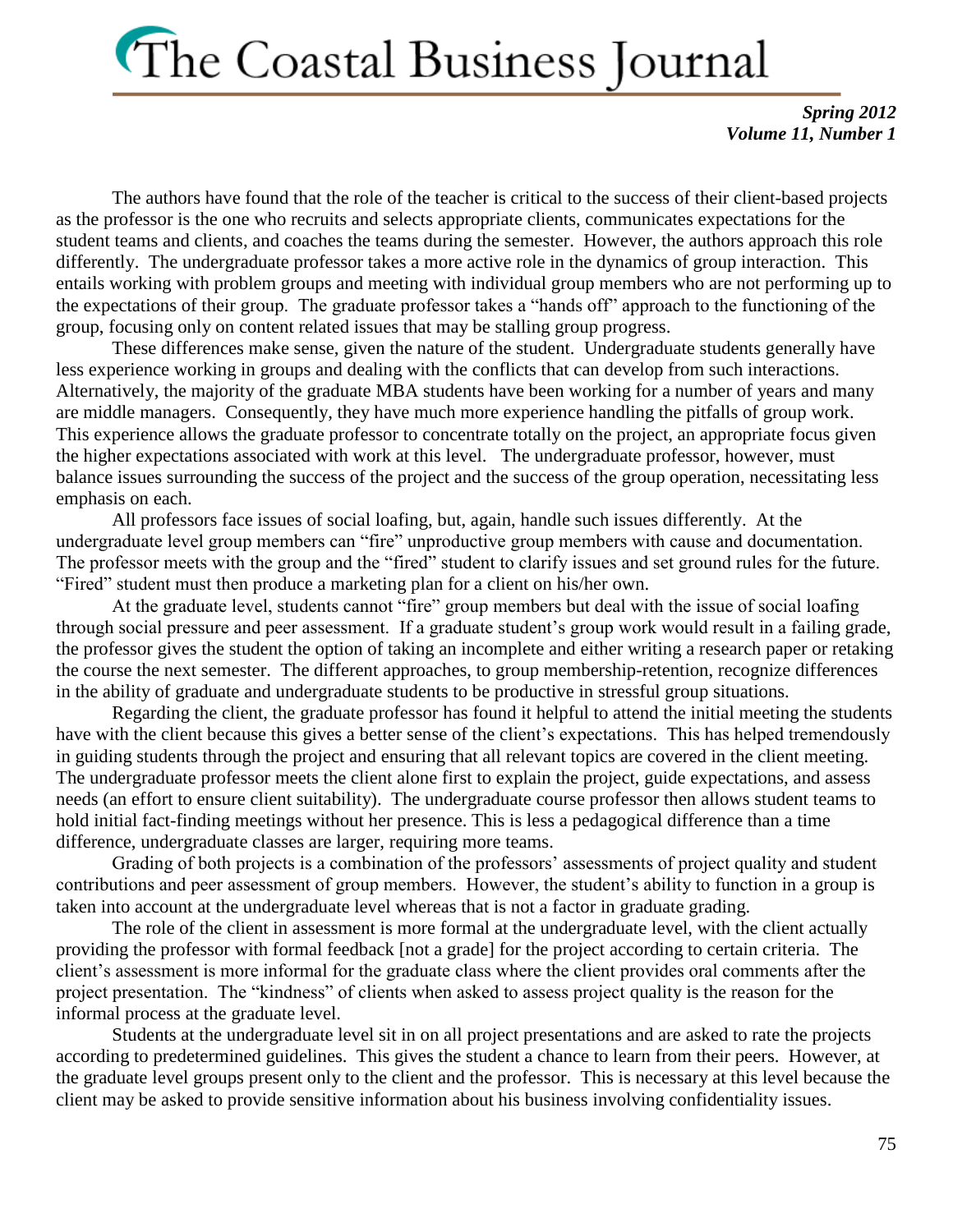*Spring 2012 Volume 11, Number 1*

#### **Course Similarities**

While there are differences in how the graduate and undergraduate marketing classes approach the project, there are also important similarities. The objectives for the projects are the same: to teach students how to formulate a marketing plan that can be used in an existing business or organization. In addition, the professors at both levels clearly communicate the expectations for the course to both the students and the client. The students are given a detailed outline, timeline and handouts that address each component of the marketing planning process.

The authors consider the ability to formulate such a plan to be so important that the whole semester is devoted to it and the final grade is dependent solely on how well the students accomplish that task. In addition, the authors take a developmental approach to learning. Students are given multiple opportunities to "get it right." Iterations of the project are turned in throughout the semester and the professor gives substantial feedback, both in writing and in person, to improve the next submission.

In both courses, student groups are self-selected. At the undergraduate level, the client is then assigned to a team whereas at the graduate level, students choose a project from a list submitted by the professor. If more students choose a project than there are slots available, students either volunteer to switch to another project or the professor randomly selects "volunteers" by drawing names from a hat. Students are given time in class to meet with their groups at both the graduate and undergraduate level. This allows the professor to observe group dynamics and to chart the progress of the groups. Clients represent area small businesses. A client is typically one who has called the College of Business, requested a marketing plan, and been vetted by course professors [deemed a "client lead"]. If a client lead exists, it is given priority. If no client lead exists, the professor may cold-call area small businesses to gauge their willingness to participate or allow student teams to suggest a particular small business.

The grading process for both courses involves the marketing plan being subdivided into three gradable components (see Appendix): a project Proposal (¼ of the overall grade); a Situational Analysis - market analysis with secondary and primary research (¼ of the overall grade); and the Final Marketing Plan (½ of the overall grade). At both levels, prior to a component's due date, the course professor allows teams to submit the assignment for review where the professor provides greater direction and extensive feedback. Each component, listed above, is handed in for a grade that is accompanied by copious feedback. Student teams must revise the graded component based upon feedback from the professor; this process of revision may take several iterations until that particular graded component is deemed complete by the professor. Further iterations by student teams are not graded; they are a course requirement that demands writing refinement by students as well as continuous and persistent feedback by the course professor. Each graded component becomes part of the overall marketing plan. Students at both levels are asked to assess members of their groups, fostering individual accountability and giving the professor insight into student team contributions. This cumulative feedback may be used by the professor to grade one team member lower/higher than the whole at final grade time. The quality of the graded output varies by team, but the finished products are often quite good, due in majority to the iterative approach to writing which improves with each version. The professor, as gatekeeper, is critical as he/she determines when a component piece has been revised to completion. Teams that are struggling will engage in more iterations than others.

Finally, the authors collectively feel a responsibility to provide a superior educational experience for the students and a high quality marketing plan for the client. While the students' abilities may be different at the graduate and undergraduate level, both courses emphasize that this is not just an exercise but is to be thought of as a consulting job for the client. This is particularly important at small universities in rural areas where consulting help is limited and business resources are scarce. Evaluative feedback from students, at both levels,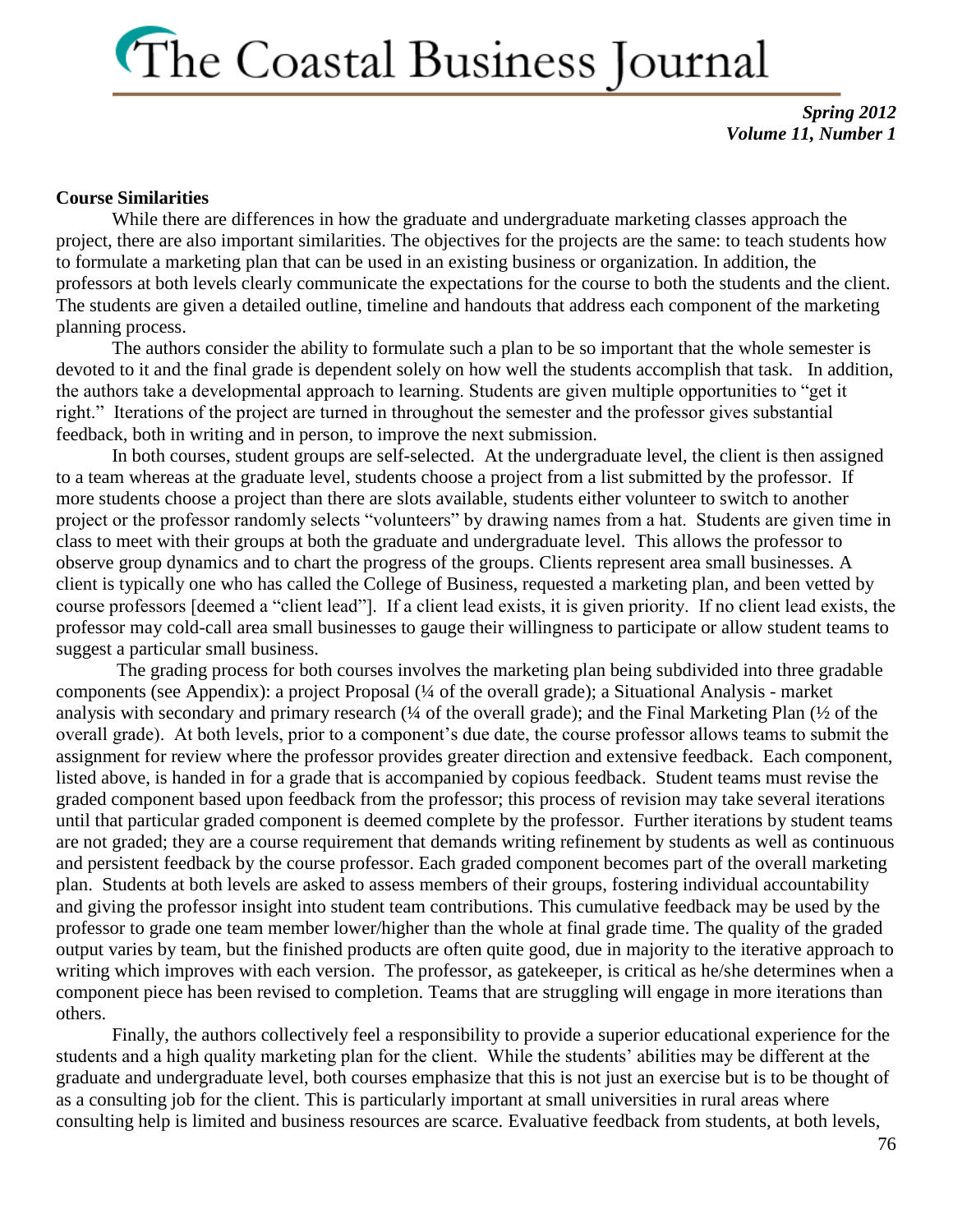*Spring 2012 Volume 11, Number 1*

illustrates an appreciation for the learning experience. Students positively comment on the value of working with an actual organization, learning from a business owner/operator, and acquiring consulting-type skills. Clients unanimously report an overall positive experience and consider working with students at either level as a chance to give back. Others report never having a marketing plan prior, thus the team's output proves invaluable.

### **CONCLUSION**

Client-based projects can and do work for the professor, students, and the clients. The key is in selecting appropriate clients and devising attainable expectations. This real world-classroom integration should be an enjoyable learning experience for professor and student alike. The professor can dovetail research interests with client-based student projects and students create a living document that may impact an actual business. At a minimum these projects enhance student learning and regional engagement, oft university mission components. The desire of the authors is to provide a framework from which one can venture into the applied projects domain at both the graduate and undergraduate level.

Appendix: Undergraduate course Hand-out **Components of the Marketing Plan**

**I.** Cover Page:

 (centered on page) Marketing Plan For: Client Organization's Name Date (of completion) University College of Business Professor

Your names (indented, alpha order, at bottom on cover page)

**II.** Table of Contents (page number as a Roman numeral)

### **III.** Executive Summary

A one-to-three page synopsis of your marketing plan that provides highlights of the organization's current [internal and external] operating environment, marketing objectives, strategies, and describes principal action programs and expectations. I.E., the "best" of the marketing plan in a snap-shot ! NOTE: single space Executive Summary section (page numbers for rest of paper begin here: 1, 2…)

- **IV.** Project Proposal -- Graded Assignment #1
- **V.** Situational Analysis (Secondary Research) Graded Assignment #2, part 1
	- A. Internal Analysis

Company (history, mgmt, mission / vision, strengths & weaknesses)

- Current Marketing Situation (marketing mix, target, positioning strategy, current marketing actions [promotions], marketing research undertaken, etc.)
- Sales/Financial Analysis (sales forecast, profitability, sales reports/records, breakeven, financial statements..)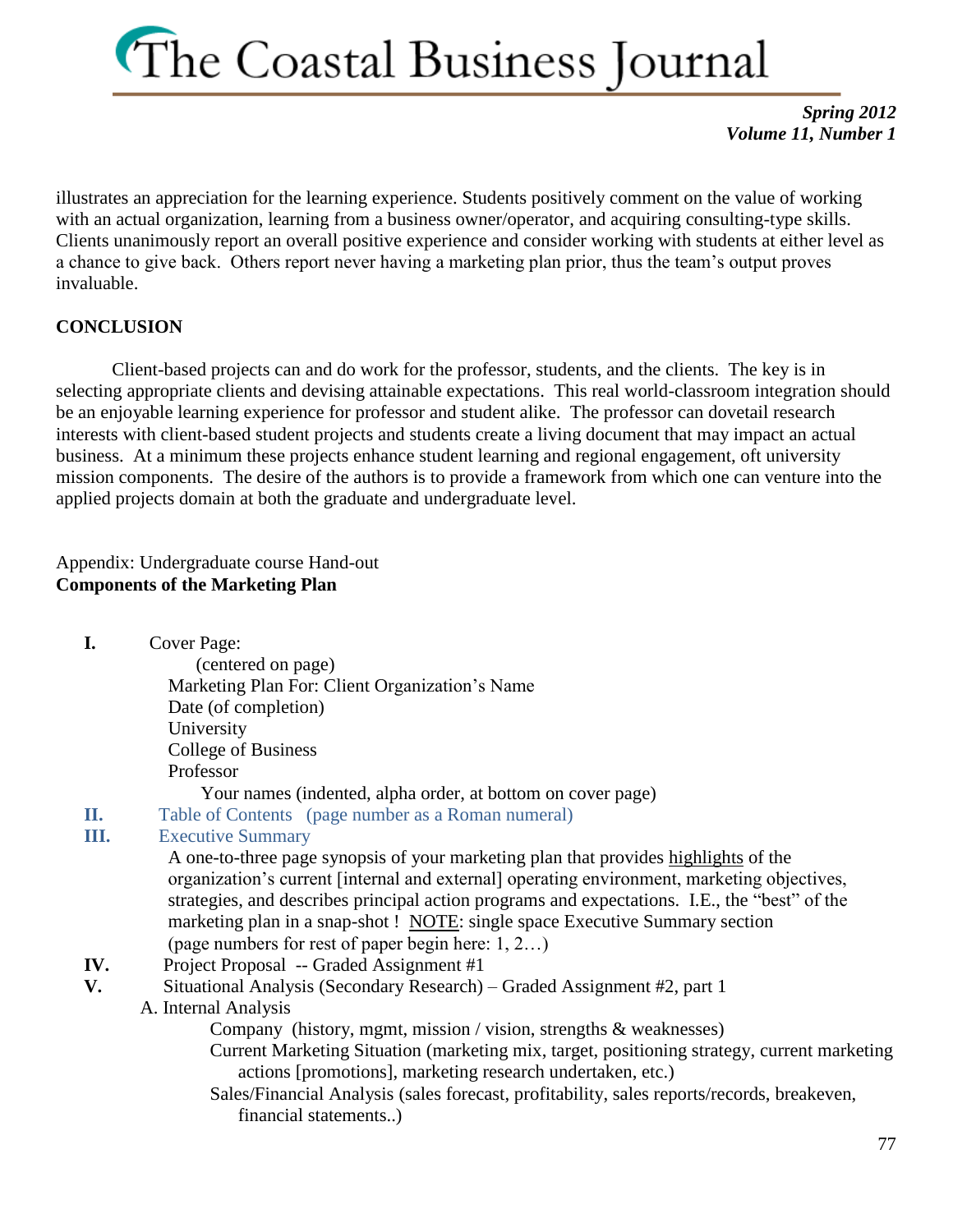### *Spring 2012 Volume 11, Number 1*

### B. External Analysis

- 1. Environment (social/cultural, political/legal, technological, economic, opportunities & threats)
- 2. Industry Analysis (size, growth potential, attractiveness, rivalry, ease of entry, power of suppliers/distributors, stage in life cycle, trends..) -- SIC code --
- 3. Competitor Analysis (who are they, who are their customers, loyal?, segmentation, resources/profitability, strategies, distinct competency, marketing mix..)
- 4. Customer Analysis (who is customer? needs, loyalty, buying behavior..)
- 5. Marketplace Analysis ("local" market demographics, [population], market size and potential, profitability and attractiveness, trends..)
- **VI.** Marketing Objectives (included in Proposal)

Describe the client organization's marketing objectives as they have

voiced them to you: i.e., sales volume and profitability objectives; market acceptance objectives; customer acquisition objectives; customer retention objectives; operation expansion or retrenchment objectives…

- **VII.** Primary Research -- Graded Assignment #2, part 2
	- A. Survey Report (executive summary of major survey findings)
	- B. Survey Methodology (who, what, where, when of survey process)
	- C. Survey Results (all inclusive; results per question & significance)
	- D. Blank Questionnaire (for reference purposes)
- VIII. Critical Issues (included in Proposal)

Describe the critical issue for the client organization [issue(s) may be taken from proposal and then expanded/adjusted as project has developed over time].

EX. "A critical issue, as described by the client organization, is the lack of repeat customers. Therefore, it is the clients' desire to hone a core group of satisfied customers who will come back to them on a regular basis. The issue for the team becomes what is the root cause of customers not returning?"

IX. Marketing Action Plan(s) - recommendations

Describe the action items that your team proposes to meet the clients' critical issues (Part VIII) and marketing objectives (Part VI) given the situational analysis and primary research (Parts V and VII) that you have completed on the clients' operating environment.

### X. Controls and Timeline

Indicate when implementation of your proposed action items should take place. Include a PERT chart or timeline with specific implementation dates

XI. References

In APA format (see APA Style Guide that I provide), place reference page at the end of your paper. Make sure all references listed here are cited in your paper properly (using end note citations NOT foot notes).

XII. Appendix

Add an Appendix (one item) or an Appendices (several items) at very end of paper to house "noted items" from paper

### **REFERENCES**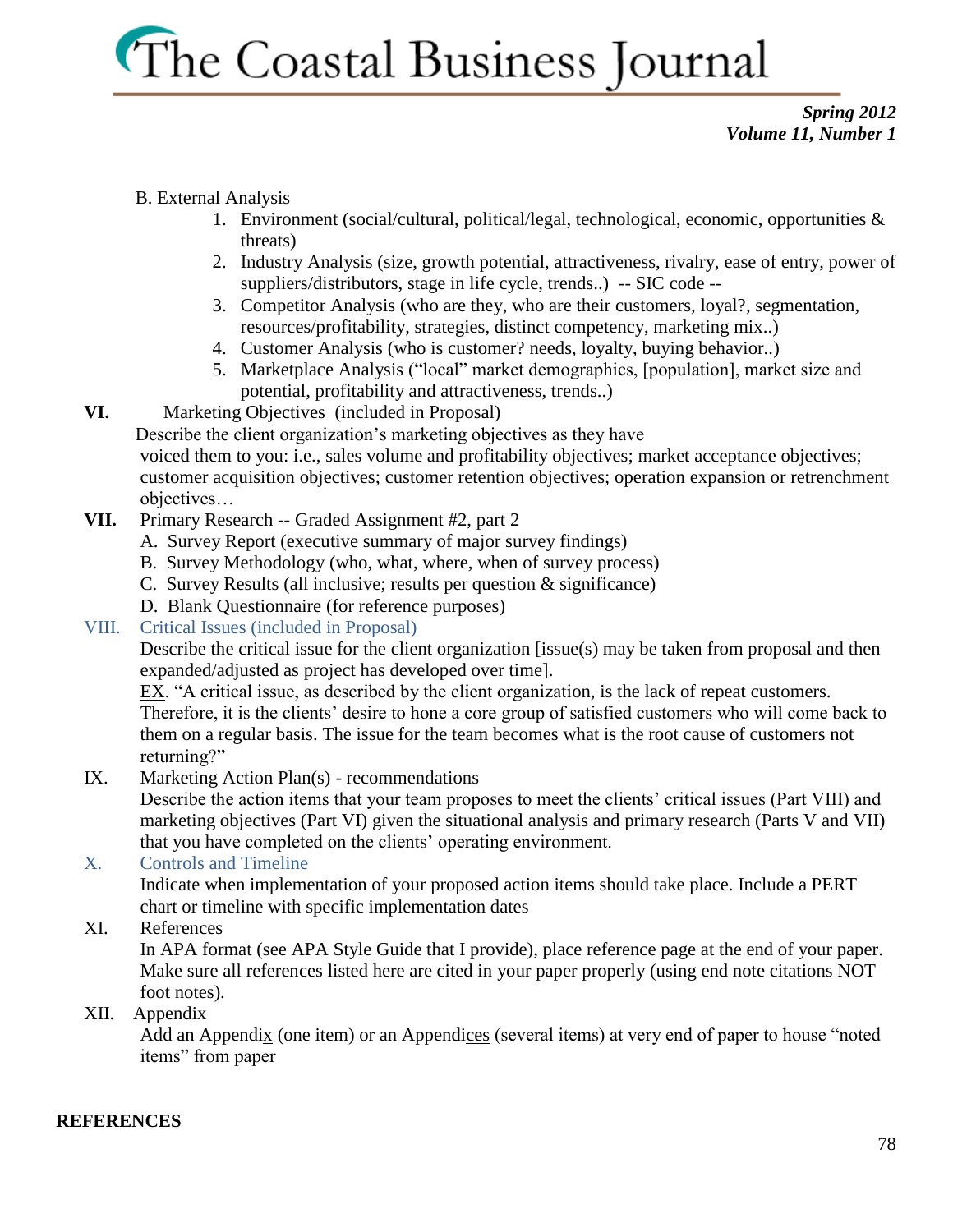*Spring 2012 Volume 11, Number 1*

Aldridge, M.D. 1996. *Cross-disciplinary teaming and design*. ASEE Annual Conference Proceedings, CD-ROM.

Ames, M.D. 2006. *AACSB International's advocacy of experiential learning and assurance of learning*, Proceedings of the USABE/SBI 2006 Joint Conference, CD-ROM.

Barr, T. F., and McNeilly, K. M., 2002. The value of students' classroom experiences from the eyes of the recruiter: Information, implications, and recommendations for marketing educators. *Journal of Marketing Education*, 24 (2): 168-173.

Blowers, Paul, 2002. Using student skill self-assessments to get balanced groups for group projects. *College Teaching,* vol. 51 (3), 106-110.

Brooks, S., and Ammons, W., 2005. A study of collaborative learning style and team learning performance, *Journal of Education and Training*, 47 (3): 216-229.

Colbeck, Carol A., Campbell, Susan E. and Bjorklund, Stefani A., 2000. Grouping in the dark. *The Journal of Higher Education,* vol. 71 (1), 60-84.

Colbeck, C. A., Cabrera, A., and Marine, R. J., 2002. Faculty motivation to use alternative teaching methods. Paper presented at the annual meeting of the American Educational Research Association, New Orleans, LA, April 1.

de los Santos, G., and Jensen, T., 1985. Client-sponsored projects: Bridging the gap between theory and practice. *Journal of Marketing Education*, 1 (2): 45-50.

Dyrud, M. A., 2001. Group projects and peer review. *Business Communcation Quarterly,* 64:4, 106-112.

Eastering, D., and Rudell, F., 1997. Rationale, benefits, and methods of service-learning in marketing educations. *Journal of Education for Business*, 73 (1): 58-61.

Fox, T.L., 2002. A case analysis of real-world systems development experiences of CIS students. *Journal of Information Systems Education*, 13 (4): 343-350.

Goodell, p. W., and Kraft, F. B., 1991. Issues on the use of 'client' projects in marketing education*. Marketing Education Review*, 1 (4): 32-44.

Gremier, D., Hoffman, K. D., Keaveney, S., and Wright, L., 2000. Experimental learning exercises in services marketing courses. *Journal of Marketing Education*, 22 (1): 35- 44.

Haas. R. W., and Wotruba, T. R., 1990. The project approach to teaching a capstone marketing course. *Journal of Marketing Education*, 12 (2): 37-48.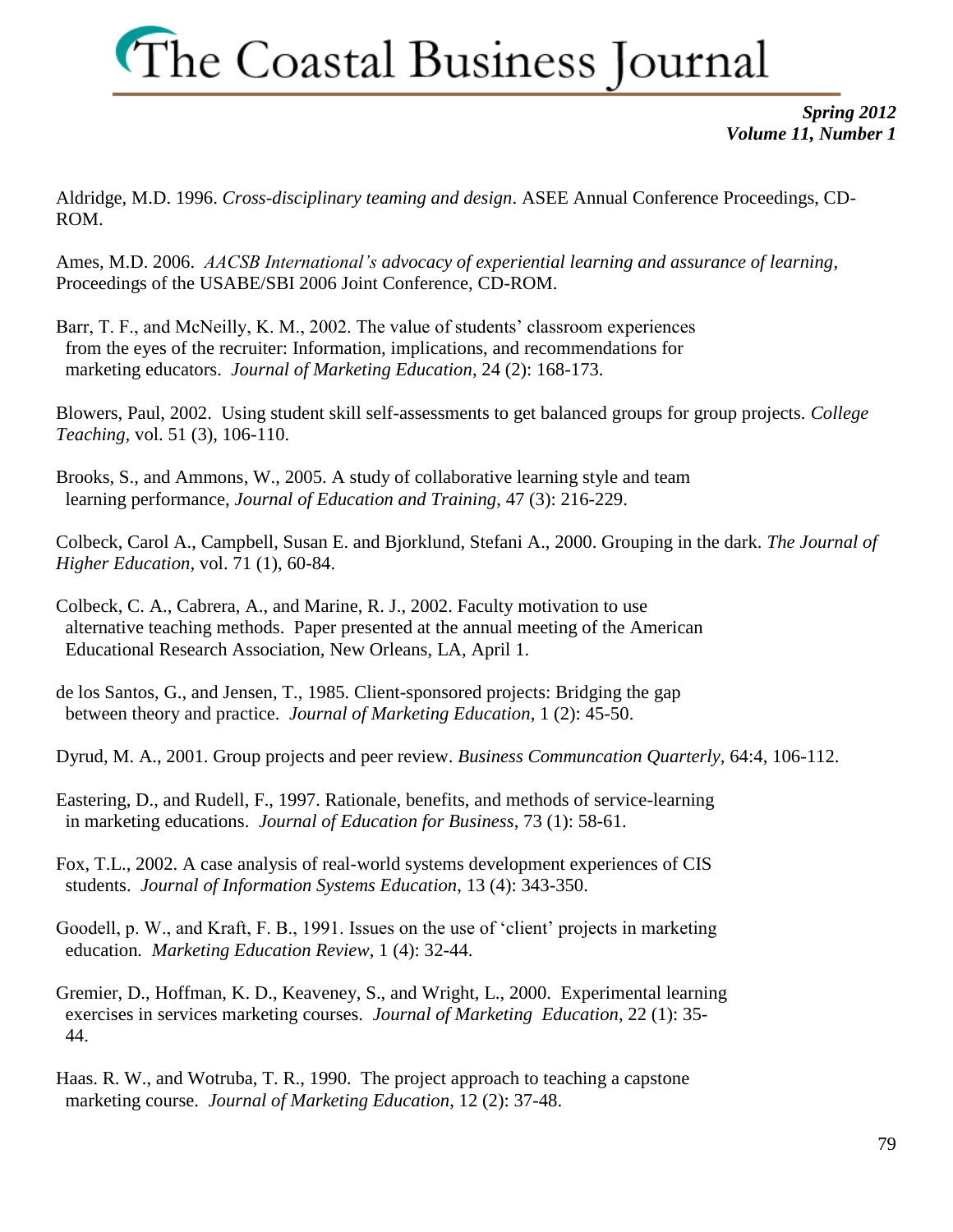*Spring 2012 Volume 11, Number 1*

Healey, T. J., 1988. A group-theoretic approach to computational bifurcation problems, *Computer Methods in Applied Engineering*, 67 (3): 257-295.

Hernandez, S. A., 2002. Team learning in a marketing principles course: Cooperative structures that facilitate active learning, *Journal of Marketing Education*, 24 (1): 730-85.

Johnson, D., and Johnson, R., 1990. Cooperative learning and achievement; in S. Sharan (ed.), Cooperative learning: Theory and research (pp. 23-37). New York: Praeger Press.

Kennedy, E. J., Lawton, L., and Walker, E., 2001. The case for live cases: Shifting the paradigm in marketing education. *Journal of Marketing Education*, 23 (2): 145-151.

Klink, R. R., and Athaide, G. A., 2004. Implementing service learning in the Principles of Marketing course. *Journal of Marketing Education*, 16 (2): 145-153.

Kruck, S.E. and Reif, H.L. 2001. Assessing individual student performance in collaborative projects: a case study. *Information Technology, Learning, and Performance,* vol. 19 (2), 37-48.

Lee, R.G., and Tuttle, K., 2004. Designing various scopes for client based projects. Paper presented at the American Marketing Association Summer Marketing Educators' Conference, Boston, August 7.

Lopez, T. B., and Lee, R. G., 2005. Five principles for workable client-based projects: Lessons from the trenches. *Journal of Marketing Education*, 27 (2): 172-189.

Lordan, E. J., 1996. Using group projects to help students sharpen PR skills, *Public Relations Quarterly*, 41: 37-43.

McCorkle, D. E., Reardon, J., Alexander, J. F., Kling, N. D., Harris, R. C., and Iyer, R. 1999. Undergraduate marketing students, group projects, and teamwork: The good, the bad, and the ugly? *Journal of Marketing Education*, 21 (2): 106-117.

Maranto, R. and Gresham, A. 1998. Using "world series shares" to fight free riding in group projects. *Political Science & Politics,* vol. 31 (4), 789-791.

Martinazzi, R. 1998. Design and development of a peer evaluation instrument for student learning teams. *Proceedings of the 1998 Frontiers in Education Conference,* 242-245.

May, Gary L. and Gueldenzoph, Lisa E. 2006. The effect of social style on peer evaluation ratings in project teams, *The Journal of Business Communication,* vol. 43 (1), pg. 4.

Rafiq, Y. 1996. Peer assessment of group projects in civil engineering. *Assessment & Evaluation in Higher Education,* vol. 21 (1), 69-81.